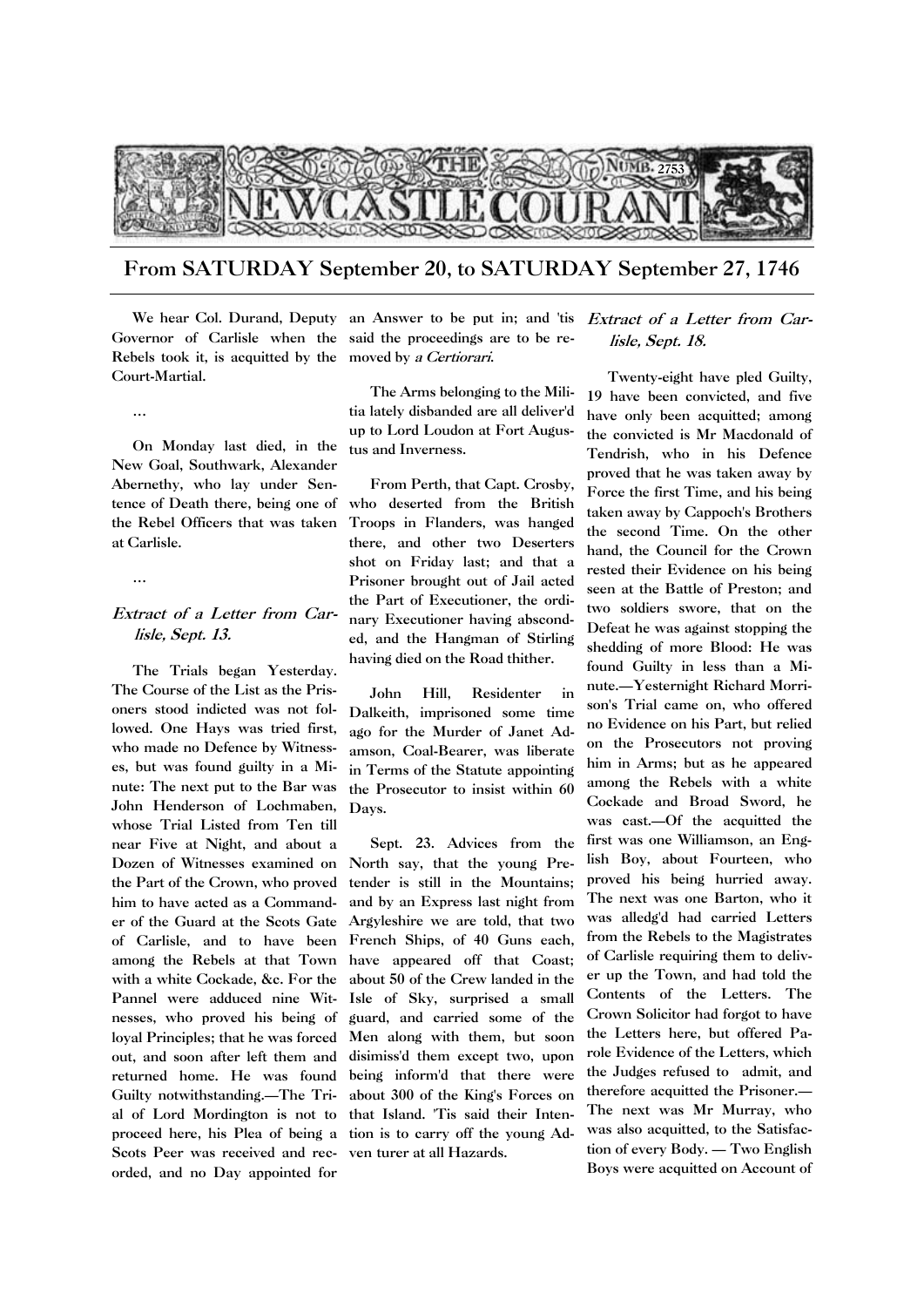their Age. Robert Wright was rec-tive Places of their Residence, beommended, and James Johnston fore their engaging in the Rebeland David Home pled Guilty.

Sept. 20. Most are now gone through, except Aron Prior, his Brother, Kinlochmoidart, and Capt. Hay. Two new Bills are found against Kinloch, on which the Trial cannot come on till Monday Se'nnight; but 'tis believed the Privilege will be waved, and the Trial come on sooner. — Capt. Hay is delayed, waiting an Express from London, which 'tis thought will liberate him; and Aron Prior's comes on Monday.—A Reference was made with respect to six, who had surrendered upon the Duke of Cumberland's Declaration to Mr David Bruce, Deputy Judge-Advocate, who has given a Return that they should be simply discharg'd; which Mr Noel has approved.

From Aberdeen we have Advice of a Report prevailing there, that some outstanding Rebels had lately forced a Boat at Rattery in Buchan, betwixt Peterhead and Frasersburgh, and therewith put to Sea (in such a Hurry that they left some Barrels of Beer on the Shore) in Search of a French Privateer, which had been seen hovering on the Coast to receive them; and that it was thought they had got on board the Privateer, as the Boat was seen floating some few Days after on that Coast empty. And it is further added, that the Privateer is taken by one of our British Ships of War near the Murray firth, with the above Persons on board.

Thursday last his Excellency the Earl of Albemarle return'd from the Trial of the Officers concern'd in delivering up Fort Augustus; but the Sentence of tie Court Martial is unknown.

A Report prevails, that several of these who are found guilty at Carlisle, will suffer at the respec-

lion.

Last Week Campbell Edmonston. Esq. was promoted to a Company, and Lord Boyd to be Capt, Lieut, in the Scots Fusileers.

LIST of Rebel Prisoners that have been tried at Carlisle. Friday. September 12. Roger Fulthorpe pled guilty. Tho. Hays tried and fd guilty. John Henderson do. Sam Lee withd. & pled guilty John Robert on do. Laurence Mercer do. Peter Lindsay pled guilty. Col. James Innes do. Robert Taylor do. Sept. 13. Tho. Warrington tr. not guilty Molineux Eaton tr & fd guilty Bp of Carl. Tho. Cappoch do. Tho. Lawson do. Jo. Wallis withd. & pled guilty Donald Mackenzie do. Barnabas Matthew do. Robert Murray do. Donald Macdonald of City Guard do.

Monday, Sept. 15. John Macnaughton tr. and fd guilty. Kill'd Col. Gardner Donald Macdonald of Tendrish tried and found guilty. John Cappoch do. Robert Forbes withdrew. Thomas Park do. Tho. Williamson tried & do. James Smith pled guilty. Robert Maxwel do. Andrew Porteous do. Thursday 16. Sir Archibald Primrose withdrew and pled guilty. Robert Randall do. Philip Hunt do. James Harvey do. George Warring found guilty. Matthew Warring do. Tho. Turner rec. for Mercy. Edward Roper do. Robert Finsley do. Richard Brown do. Wednesday 17. Andrew Swan pled guilty. Ja Murray tried, not guilty. Robin Wright found guilty, but recommended for Mercy. Steph. Fitzgerald found guilty

John Saunderson pled guilty.

John Richie found guilty, recommended for Mercy. John Magnell found guilty. Richard Brown do. John Hartley do. Thomas Turner found guilty. William Duncan pled guilty. Neil Maclaren fd not guilty. Thursday 18. Ja. Brand tried, found guilty. David Home pled guilty. Ja. Campbell Macgregor do. Andrew Johnston do. James Chadwick found guilty William Cook do. Edward Hitch tried and acquitted for Lunacy. Alexander Brodie acquitted. Robert Reed pled guilty. William Winstandly do. George Hartley found guilty. William Stuart acquitted. William Lecky found guilty. Saturday 20. Alexander Steill not guilty. Jo. Small fd guilty, for Mercy. Alex. Anderson pled guilty. Alex. Hutchison found guilty. Hen. Clerk arraig. pled guiliy. James Mitchel do John Poustie pled guilty. James Seaton not guilty. Will. Gray guilty, for Mercy. Lewis Barton do. Hugh Cameron guilty. Alex. Stevenson withdrew his Plea, and pled guilty. Pat. Smart found guilty by his own Confession in Court. James Ferguson not guilty.

## NEWCASTLE, Sept. 27

"You and every of you Prisoners at the Bar, return to the Prison from whence you came, and from thence you must be drawn to the Place of Execution; when you come there, you must be hang'd by the Neck, but not till you be dead: For you must be cut down alive, then your Bowels must be taken out and burnt before your Faces; then your Heads must be severed from your Bodies, and your Bodies divided each into four Quarters, and these must be at the King's Disposal. And God have Mercy on your Souls."

The above Sentence was pronounced by Lord Chief Baron